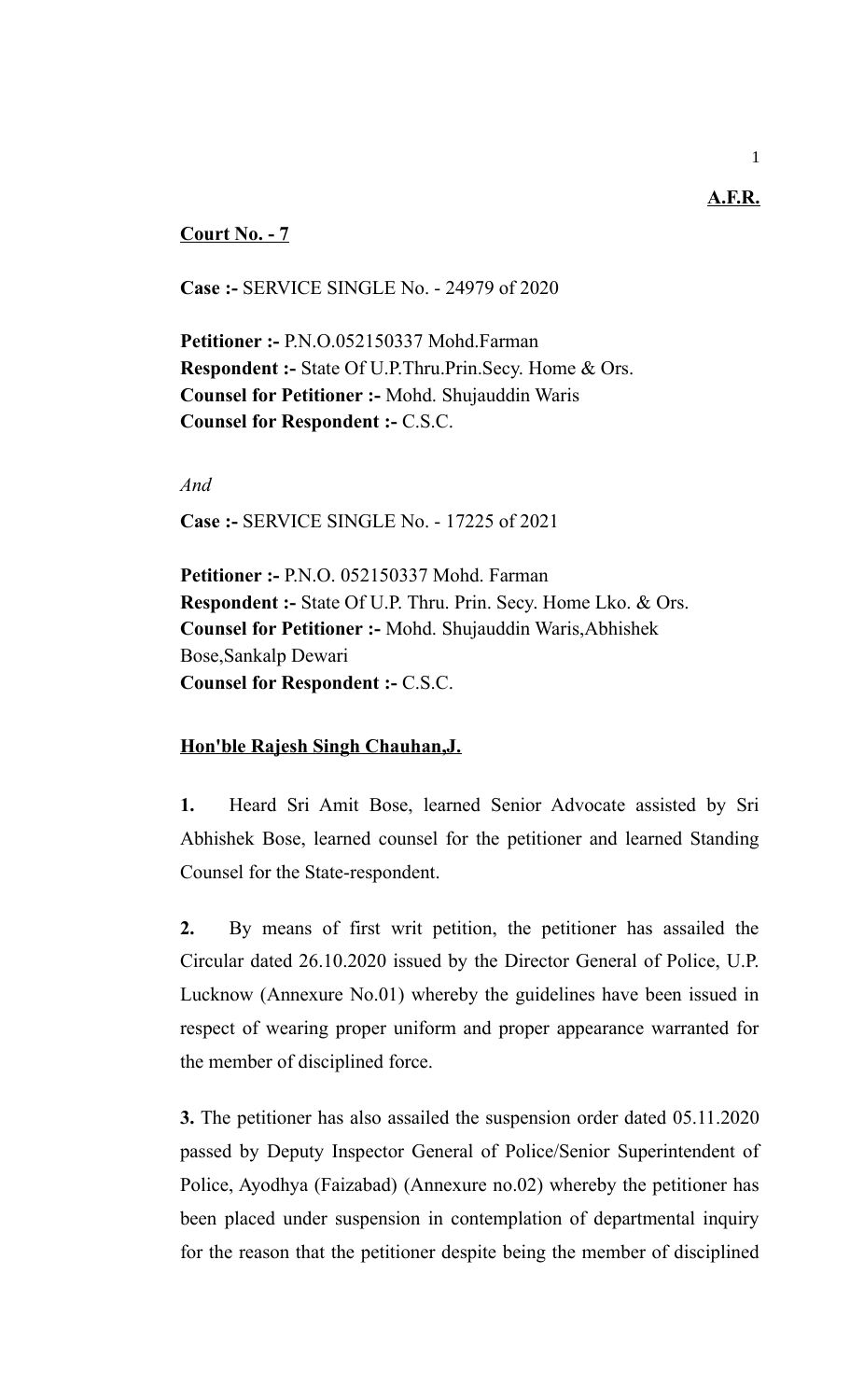force is maintaining his beard and despite the specific direction being issued by the superior authority to shave the beard he did not follow such direction.

**4.** The petitioner has also assailed the order dated 13.11.2020 passed by Deputy Inspector General of Police/Senior Superintendent of Police, Ayodhya (Faizabad) (Annexure No.03) rejecting the application of the petitioner dated 03.11.2020 whereby the petitioner had sought permission to maintain his beard in accordance with tenets of Muslim religion.

**5.** Whereas, by means of second Writ Petition (S/S) No. 17225 of 2021 the petitioner has assailed the charge-sheet dated 29.07.2021 issued by Superintendent of Police (Rural Area), Ayodhya (Faizabad) which is contained as Annexure No.04 to the writ petition.

**6.** Since the facts of both the cases are common, therefore, both the writ petitions are being decided by the common judgment/order.

**7.** In the first writ petition so far as the order of suspension dated 05.11.2020 is concerned, it is to be noted here that the charge-sheet has been issued against the petitioner on 29.07.2021 which has been challenged in the second writ petition, therefore, as per my considered opinion if the charge-sheet is issued against any employee who is under suspension, the employee should submit his defence reply taking all pleas and grounds which are available to him enclosing therewith the copies of relevant documents which are necessary for disposal of the issue and the departmental inquiry should be conducted and concluded strictly in accordance with law by following the principals of natural justice with expedition preferably within a period of three months from the date the defence reply to the charge-sheet has been filed. Thereafter, the disciplinary authority may pass final order providing copy of the inquiry report and seeking explanation from the petitioner as per law. Therefore, the suspension order may not be interfered at least for the aforesaid period of three months till the departmental inquiry concludes. However, if the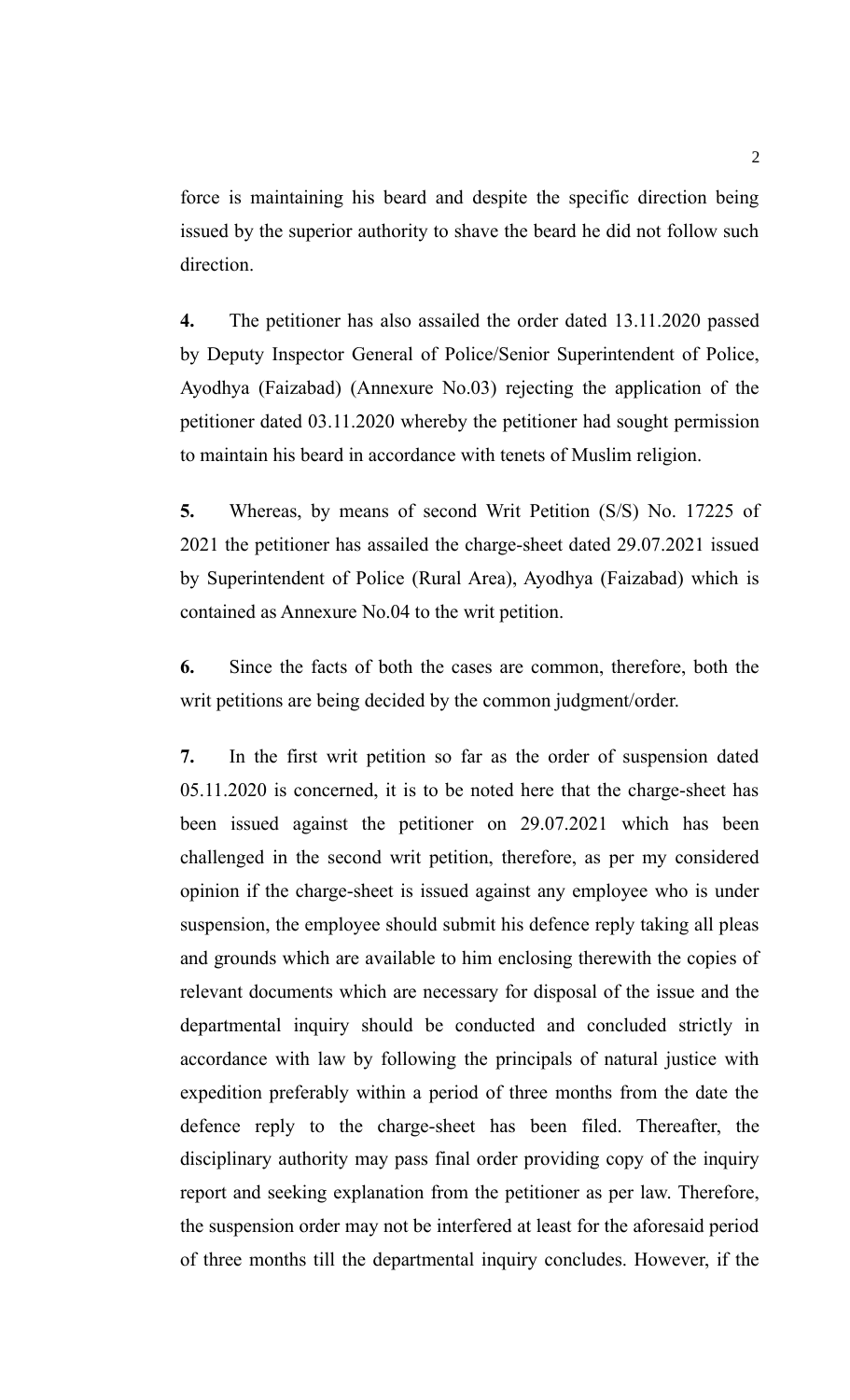departmental inquiry does not conclude subject to the proper cooperation of the petitioner with the inquiry proceedings within a period of three months from the date of receipt of the defence reply to the charge-sheet, the suspension order shall be kept in abeyance and the petitioner shall be entitled for consequential relief. However, in that case the departmental inquiry may go on and final order may be passed but strictly in accordance with law.

**8.** So far as the Circular dated 26.10.2020 issued by the Director General of Police, U.P. Lucknow (Annexure No.01) issuing guidelines in respect of wearing proper uniform and maintaining the appearance in a manner required for member of disciplined force is concerned, I am of the considered opinion that this is a domain of competent authority to issue guidelines in respect of wearing proper uniform and keeping the appearance in a manner required for the members of disciplined force and no interference should be done, inasmuch as, maintaining and wearing proper uniform as well as maintaining physical appearance is one of the first and foremost requirement of the members of disciplined force. The parameters determined for the members of disciplined force are not the same as of parameters relating to the members of other services. By means of Circular dated 26.10.2020, the Director General of Police, U.P. Lucknow has followed other circulars referred in the circular itself issued from time to time with effect from 1985 till 2018 and the members of disciplined force are strictly following such guidelines.

**9.** Therefore, I do not find any infirmity or illegality in the Circular dated 26.10.2020. Likewise, the application of the petitioner dated 03.11.2020 has been rejected in terms of Circular dated 26.10.2020 assigning the reasons, therefore, I do not find any infirmity or illegality in the order dated 13.11.2020 rejecting the application of the petitioner dated 03.11.2020 whereby he had requested to maintain his beard in accordance with the tenets of Muslim religion. The order dated 13.11.2020 is a speaking and reasoned order, therefore, it may not be interfered.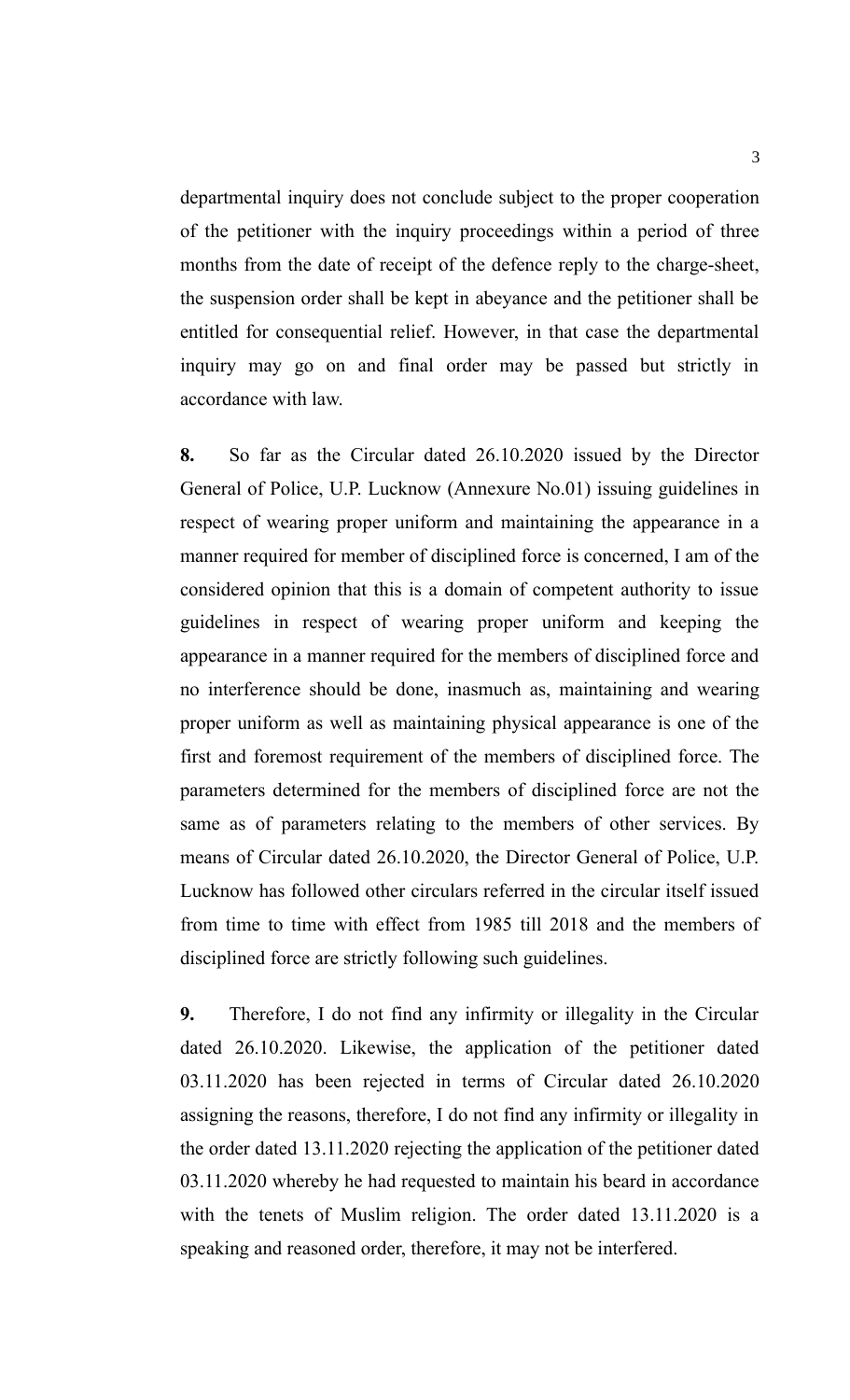**10.** In view of aforesaid facts and reasons stated herein above, the first Writ Petition (S/S) No. 24979 of 2020 is hereby *dismissed*.

**11.** It is needless to say that the Inquiry Officer shall conduct and conclude the departmental inquiry strictly in accordance with law, following the principals of natural justice with expedition preferably within a period of three months subject to the cooperation of the petitioner, inasmuch as, no departmental inquiry may be concluded to its logical end unless the employee cooperates with the inquiry proceedings properly.

**12.** So far as the prayer of second writ petition is concerned whereby the petitioner has assailed the charge-sheet dated 29.07.2021 which is contained as Annexure No.04 to the writ petition, learned Additional Chief Standing Counsel has raised preliminary objection regarding maintainability of the writ petition by submitting that this is a premature writ petition, inasmuch as, the writ court may normally not interfere with the charge-sheet or show-cause-notice. So as to strengthen his aforesaid objection regarding maintainability of the writ petition, Sri Vivek Kumar Shukla has placed reliance on the judgment of the Hon'ble Apex Court in re:- *Secretary, Ministry of Defence and others vs. Prabhash Chandra Mirdha [reported in (2012) 11 Supreme Court Cases 565]* referring para 10 which is being reproduced herein below:-

*"10. Ordinarily a writ application does not lie against a charge-sheet or showcause notice for the reason that it does not give rise to any cause of action. It does not amount to an adverse order which affects the right of any party unless the same has been issued by a person having no jurisdiction/competence to do so. A writ lies when some right of a party is infringed. In fact, charge-sheet does not infringe the right of a party. It is only when a final order imposing the punishment or otherwise adversely affecting a party is passed, it may have a grievance and cause of action. Thus, a charge-sheet or show-cause notice in disciplinary proceedings should not ordinarily be quashed by the court. (Vide State of U.P. v. Brahm Datt Sharma<sup>25</sup>, Bihar State Housing Board v. Ramesh Kumar Singh<sup>26</sup>, Ulagappa v. Commr.<sup>27</sup>, Special Director v. Mohd. Ghulam Ghouse28 and Union of India v. Kunisetty Satyanarayana29.)"*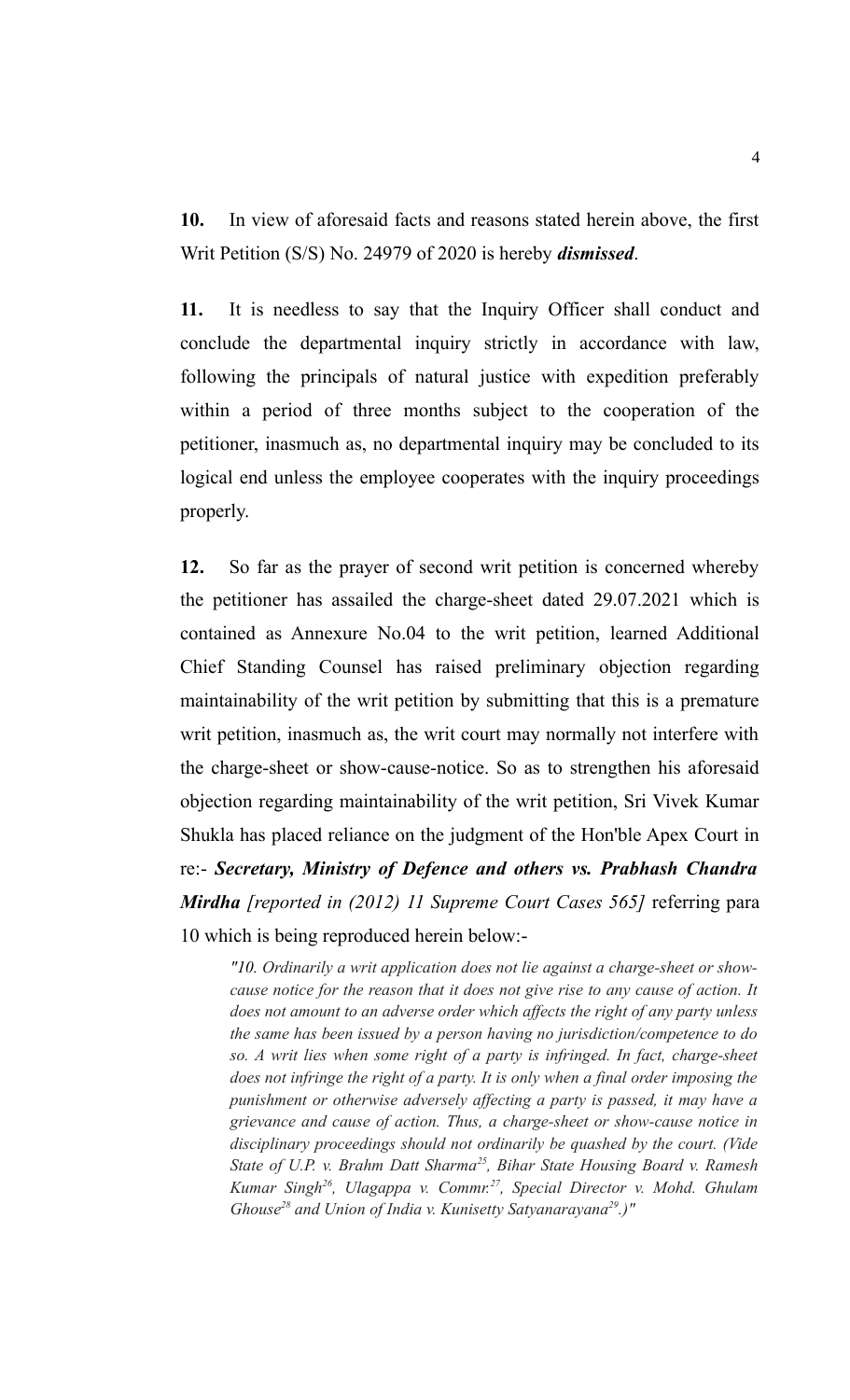**13.** He has further drawn the attention of the Court towards dictum of Hon'ble Apex Court in re:- *State of Orrisa and another vs. Sangram Keshari Misra and another [reported in (2010) 13 Supreme Court Cases 311]* referring para 10 which reads as under:-

*"10. Though there appears to be some merit in the said contentions of the first respondent, it is unnecessary to examine the correctness of these contentions as normally a charge-sheet is not quashed prior to the conducting of the enquiry on the ground that the facts stated in the charge are erroneous. It is well settled that the correctness or truth of the charge is the function of the disciplinary authority (vide Union of India v. Upendra Singh<sup>1</sup> SCC p. 362, para 6). Therefore we reject the contention that the charge ought to have been quashed without reserving to the State to proceed in accordance with law."*

**14.** Further, he has drawn the attention of the Court towards dictum of the Hon'ble Apex Court in re:- *Union of India and others vs. Upendra Singh [reported in (1994) 3 Supreme Court Cases 357]* referring para 6 which reads as under:-

*"6. In the case of charges framed in a disciplinary inquiry the tribunal or court can interfere only if on the charges framed (read with imputation or particulars of the charges, if any) no misconduct or other irregularity alleged can be said to have been made out or the charges framed are contrary to any law. At this stage, the tribunal has no jurisdiction to go into the correctness or truth of the charges. The tribunal cannot take over the functions of the disciplinary authority. The truth or otherwise of the charges is a matter for the disciplinary authority to go into. Indeed, even after the conclusion of the disciplinary proceedings, if the matter comes to court or tribunal, they have no jurisdiction to look into the truth of the charges or into the correctness of the findings recorded by the disciplinary authority or the appellate authority as the case may be. The function of the court/tribunal is one of judicial review, the parameters of which are repeatedly laid down by this Court. It would be sufficient to quote the decision in H.B. Gandhi, Excise and Taxation Officercum-Assessing Authority, Karnal v. Gopi Nath & Sons<sup>5</sup> . The Bench comprising M.N. Venkatachaliah, J. (as he then was) and A.M. Ahmadi, J., affirmed the principle thus : (SCC p. 317, para 8)*

*"Judicial review, it is trite, is not directed against the decision but is confined to the decision-making process. Judicial review cannot extend to the examination of the correctness or reasonableness of a decision as a matter of fact. The purpose of judicial review is to ensure that the individual receives fair treatment and not to ensure that the authority after according fair treatment reaches, on a matter which it is authorised by law to decide, a conclusion which is correct in the eyes of the Court. Judicial review is not an appeal from a decision but a review of the*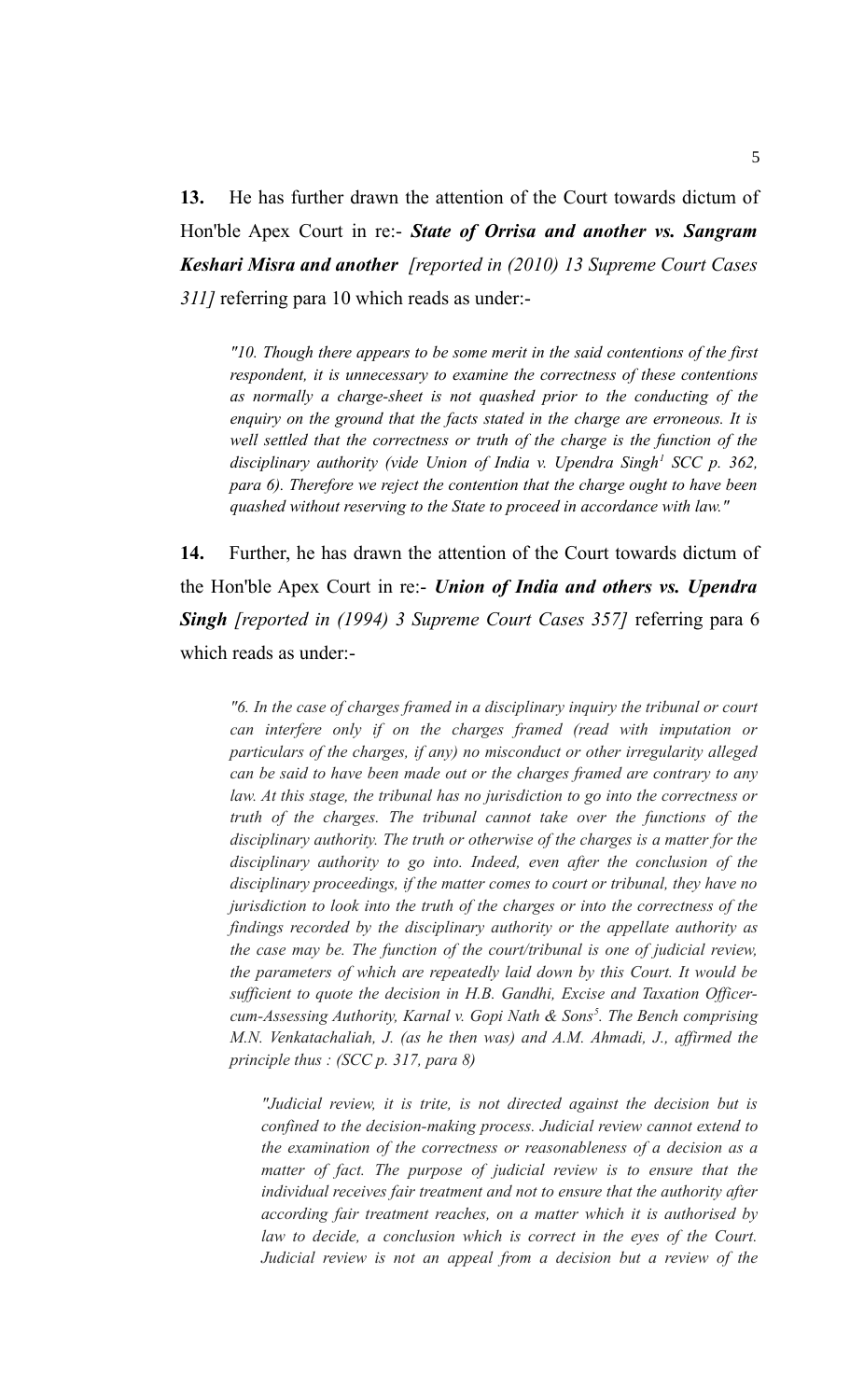*manner in which the decision is made. It will be erroneous to think that the Court sits in judgment not only on the correctness of the decision making process but also on the correctness of the decision itself."*

**15.** He has also placed reliance on the decision of Hon'ble Apex Court in re:- *State of U.P. vs. Shri Brahm Datt Sharma and another [reported in AIR 1987 SC 943)* by submitting that the Hon'ble Apex Court has held that when a show-cause notice was issued to a government servant under the statutory provisions calling upon him to show cause, ordinarily the government servant must place his case before the authority concerned by showing cause and the courts should be reluctant to interfere with the notice at that stage unless the notice is shown to have been issued palpably without any authority of law. The purpose of issuing show cause is to afford opportunity of hearing to the government servant and once cause is shown it is open to the Government to consider the matter in the light of the facts and submissions placed by the government servant and only thereafter a final decision in the matter could be taken. Interference by the Court before that stage would be premature.

**16.** Therefore, on the basis of aforesaid settled propositions of law, the learned Additional Chief Standing Counsel, Sri Vivek Kumar Shukla has submitted that the charge-sheet should not be interfered by this Court.

**17.** However, Sri Amit Bose, learned Senior Advocate appearing on behalf of the petitioner has submitted that since the alleged conduct of the petitioner does not come within the purview of misconduct, therefore, no departmental inquiry against the petitioner should be conducted in the light of dictum of Hon'ble Apex Court in re:- *Upendra Singh (supra).* Therefore, the impugned charge-sheet is a nullity in the eyes of law.

**18.** Sri Amit Bose referring the dictum of the Hon'ble Apex Court in re:- *Bijoe Emmanuel and others vs. State of Kerala and others [reported in (1986) 3 SCC 615]* has submitted that the Hon'ble Apex Court has held that even if any student or set of students does or do not sing National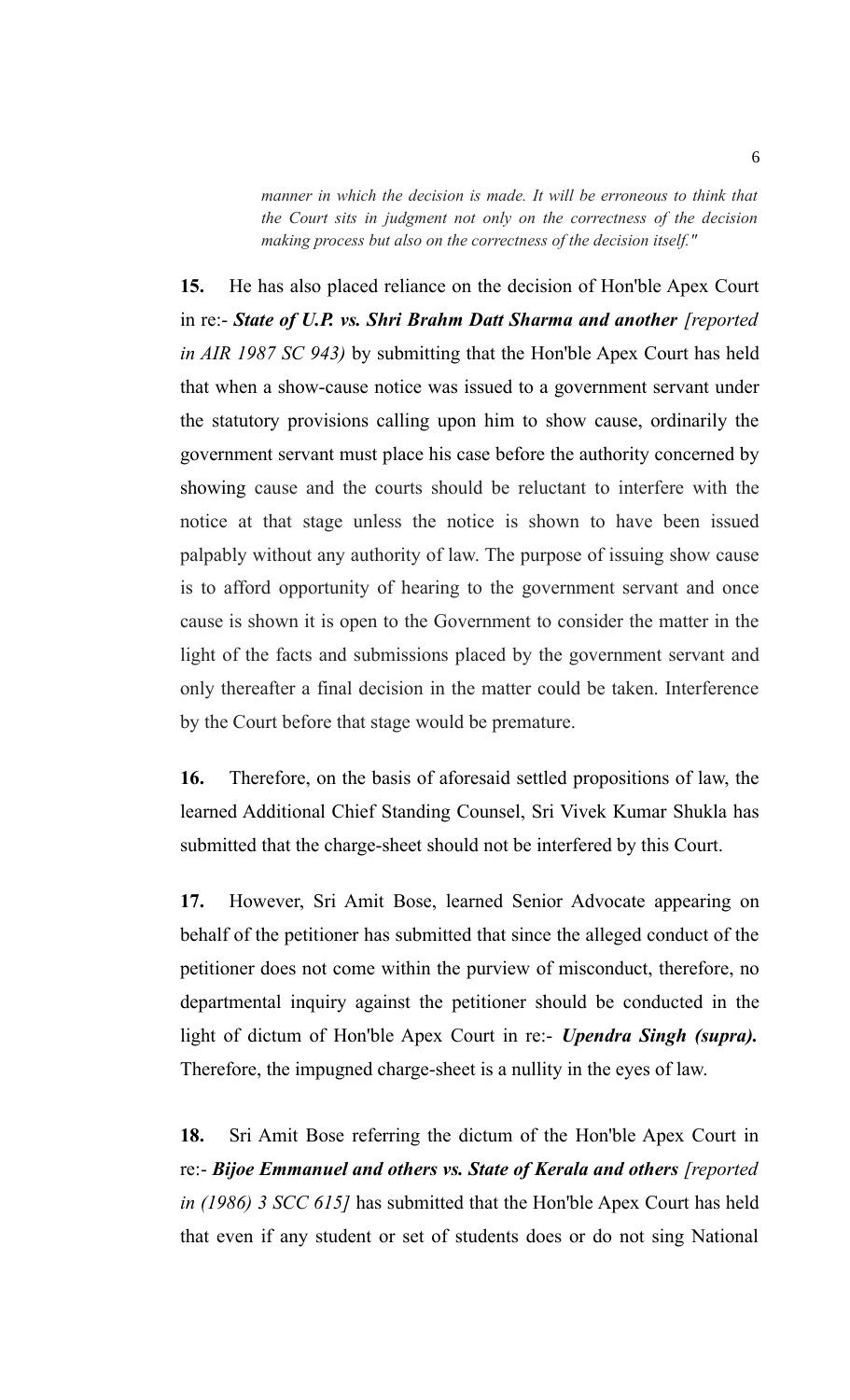Anthem in school prayer due to their religion belief, even such right is protected under Article 25 of the Constitution of India, therefore, rejecting the request of the petitioner for maintaining beard in the light of Circular dated 26.10.2020 is violative of Article 25 of the Constitution of India.

**19.** Having heard learned counsel for the parties and having perused the material available on record, I am of the considered opinion that a member of a disciplined force must strictly follow the executive orders or circulars or instructions issued by the department or by the higher authority of the department as those executive orders etc. are as good as service condition.

**20.** As a matter of fact such executive intimation/order has been issued to maintain the discipline in the force directing to keep the appearance and uniform befitting for the members of disciplined force. Further, police force has to be a disciplined force and being a law enforcing agency, it is necessary that such force must have secular image which strengthen the countenance of national integration. Sri Amit Bose, learned Senior Advocate while assailing the charge-sheet has submitted that the conduct of the petitioner not cutting his beard despite the specific direction being issued by the superior authority does not come within the purview of misconduct, therefore, no charge-sheet should have been issued against the petitioner to conduct the departmental inquiry.

**21.** So as to appreciate the aforesaid submission of Sri Amit Bose, I am considering the definition of *"Misconduct"* as per Black's Law Dictionary Ninth Edition is a dereliction of duty; unlawful or improper behaviour. As per The New International Webster's Comprehensive Dictionary of the English Language (Encyclopedic 2013 Edition), the *"Misconduct"* is to behave improperly, to mismanage or bad behaviour. As per P. Ramanatha Aiyar's The Law Lexicon Encyclopedic Law Dictionary with Legal Maxims, Latin Terms and Words & Phrases Second Edition, the *"Misconduct"* means a transgression of some established and defend rule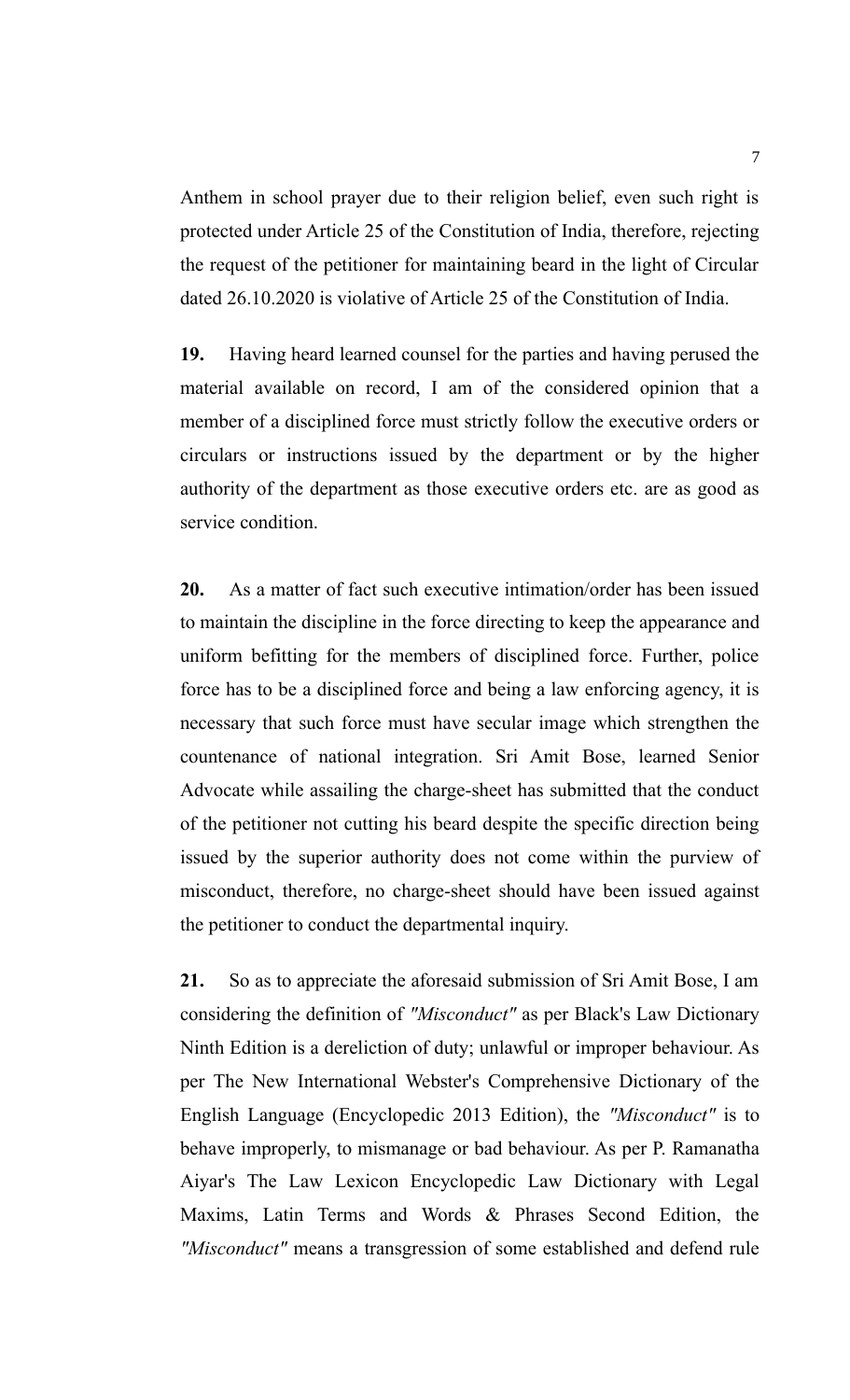of action, a forbidden act, a dereliction from duty, unlawful behaviour, willful incharacter, improper or wrong behaviour, misdemeanor, misdeed, misbehaviour, delinquency, impropriety, mismanagement etc.

**22.** Therefore, non-cutting the beard despite making the petitioner aware by the In-charge Station House Officer of police station Khandasa when the petitioner was posted as constable to the effect that the police personnel may not have beard as it is a violation of direction/circular being issued by the higher officials is not only a wrong behaviour but the same is misdemeanor, misdeed and delinquency of the petitioner. So the submission of Sri Amit Bose is not acceptable to the effect that the alleged conduct of the petitioner is not misconduct. However, his misconduct/misdeed shall be examined by the Inquiry Officer during the course of inquiry, strictly in accordance with law by affording him an opportunity of hearing on that no observations of this Court are required.

**23.** So far as the submission regarding protection of fundamental right enshrined under Article 25 of the Constitution of India is concerned, it is clear that Article 25 guarantees freedom of conscience and free profession, practice and propagation of religion, therefore, having beard by a member of disciplined force may not be protected under Article 25 of the Constitution of India, inasmuch as, Article 25 of the Constitution of India does not confer absolute right in this regard, all the rights have to be viewed in the context and letter and sprit in which they have framed under the Constitution. As a matter of fact rights guaranteed under Article 25 of the Constitution of India have inbuilt restrictions.

**24.** Sri Amit Bose, learned Senior Advocate has drawn the attention of the Court towards Annexure no.12 which is judgment and order dated 12.12.2012 passed by the Division Bench of Mumbai High Court in re:- *Zahiroddin Shamsoddin Bedade vs. State of Maharashtra and others [ reported in 2013 (3) MH. LJ page 701]* whereby the Division Bench has held that keeping beard by a police constable professing Islam is not a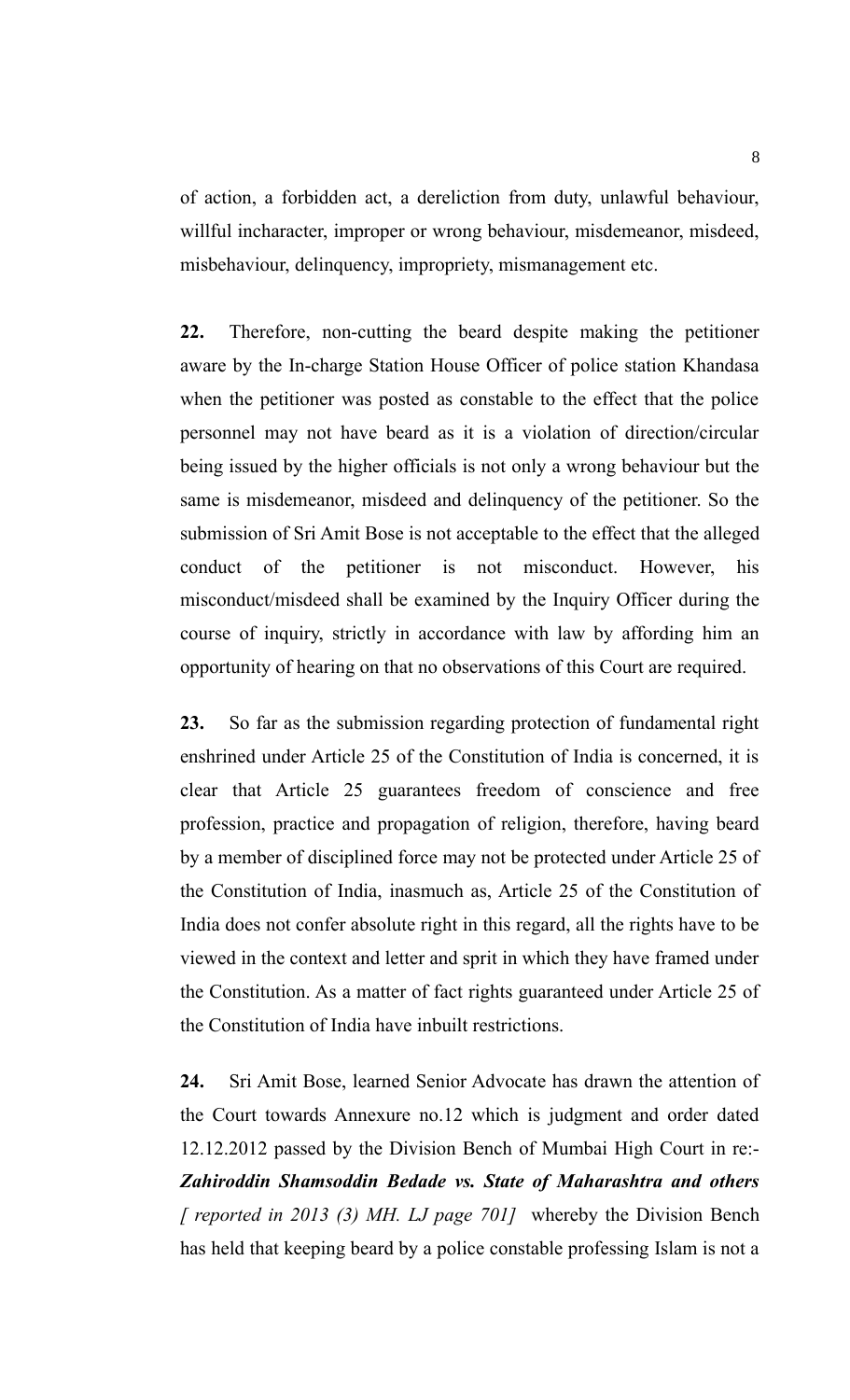fundamental right guaranteed under Article 25 and 26 of the Constitution of India. Sri Bose has submitted that the aforesaid judgment and order dated 12.12.2012 passed by the Mumbai High Court has been assailed before the Hon'ble Apex Court by filing Special Leave Petition (Civil) No. 920 of 2013. The Hon'ble Apex Court has issued notices to the parties granting interim protection to that petitioner staying the disciplinary proceedings vide order dated 22.01.2013. Therefore, Sri Bose has submitted that since the final adjudication is yet to come by the Hon'ble Apex Court in the identical issue, the pending departmental proceedings against the present petitioner may be stayed.

**25.** Replying the aforesaid point, Sri Vivek Kumar Shukla, learned Additional Chief Standing Counsel has referred the dictum of Hon'ble Apex Court in re:- *Shree Chamundi Mopeds Ltd. vs. Church of South* **India Trust Association CSI Cinod Secretariat, Madras** [reported in *(19992) 3 SCC 1]* by submitting that the Hon'ble Apex Court has not stayed the judgment and order dated 12.12.2012 passed by the Division Bench of Mumbai High Court. Even if such order was stayed issuing notices to the opposite parties, in that case the judgment and order of Mumbai High Court would have been a good law unless such order is quashed/set-aside by the Hon'ble Apex Court. As per Sri Shukla, since the notices have been issued in that case by the Hon'ble Apex Court without staying the operation of the judgment and order dated 12.12.2012, only the disciplinary proceedings have been stayed, therefore, the judgment and order dated 12.12.2012 passed by the Division Bench of Mumbai High Court may not be treated as nonest in the eyes of law. As a matter of fact till the quashing of judgment and order passed by the Mumbai High Court, such judgment shall hold the field and shall be treated as good law.

**26.** Three Judges of the Hon'ble Apex Court in re:- *Mohammed Zubair Corporal No. 781467-G vs. Union of India and others [reported in (2017) 2 SCC 115]* has held that regulations and policies in regard to personal appearance are not intended to discriminate against religious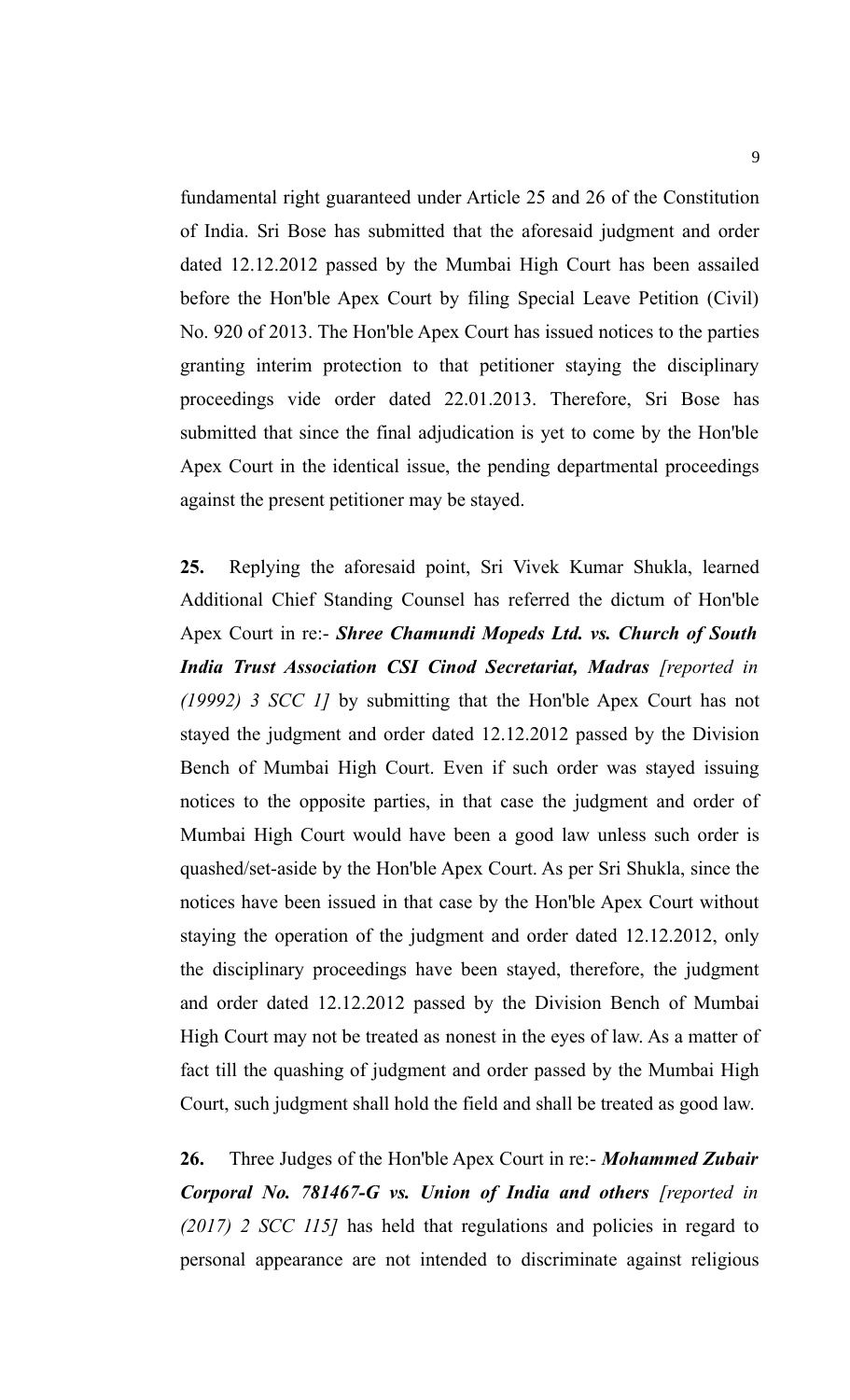beliefs nor do they have effect doing so. Their object and purpose is to ensure uniformity, cohesiveness, discipline and order which are indispensable to the force.

**27.** In this case also the Hon'ble Apex Court was examining the question as to whether the police personnel can keep beard taking shelter of Article 25 and 26 of the Constitution of India. Before the Hon'ble Apex Court in re:- *Mohammed Zubair (supra)* this fact could not be established by the litigant as to whether there is any specific mandate in Islam which prohibits the cutting of hairs or shaving the facial hairs and no substantial material was placed before the Hon'ble Apex Court to convince that a police personnel professing Islam may not cut his beard or hairs. Para 15 & 18 of the judgment are being reproduced herein below:-

*"15. During the course of the hearing, we had inquired of Shri Salman Khurshid, learned Senior Counsel appearing on behalf of the appellants whether there is a specific mandate in Islam which "prohibits the cutting of hair or shaving of facial hair". The learned Senior Counsel, in response to the query of the Court, indicated that on this aspect, there are varying interpretations, one of which is that it is desirable to maintain a beard. No material has been produced before this Court to indicate that the appellant professes a religious belief that would bring him within the ambit of Regulation 425(b) which applies to "personnel whose religion prohibits the cutting off the hair or shaving off the face of its members". The policy letters which have been issued by the Air Headquarters from time to time do not override the provisions of Regulation 425(b) which have a statutory character. The policy circulars are only clarificatory or supplementary in nature."*

*"18. We see no reason to take a view of the matter at variance with the judgment under appeal. The appellant has been unable to establish that his case falls within the ambit of Regulation 425(b). In the circumstances, the Commanding Officer was acting within his jurisdiction in the interest of maintaining discipline of the Air Force. The appellant having been enrolled as a member of the Air Force was necessarily required to abide by the discipline of the Force. Regulations and policies in regard to personal appearance are not intended to discriminate against religious beliefs nor do they have the effect of doing so. Their object and purpose is to ensure uniformity, cohesiveness. discipline and order which are indispensable to the Air Force, as indeed to every Armed Force of the Union."*

**28.** In view of the facts, reasons and case laws so cited by the respective parties, I do not find any infirmity or illegality in the impugned charge-sheet dated 29.07.2021 issued against the petitioner by the Senior Superintendent of Police, Ayodhya/Faizabad (Annexure No.04 to the writ